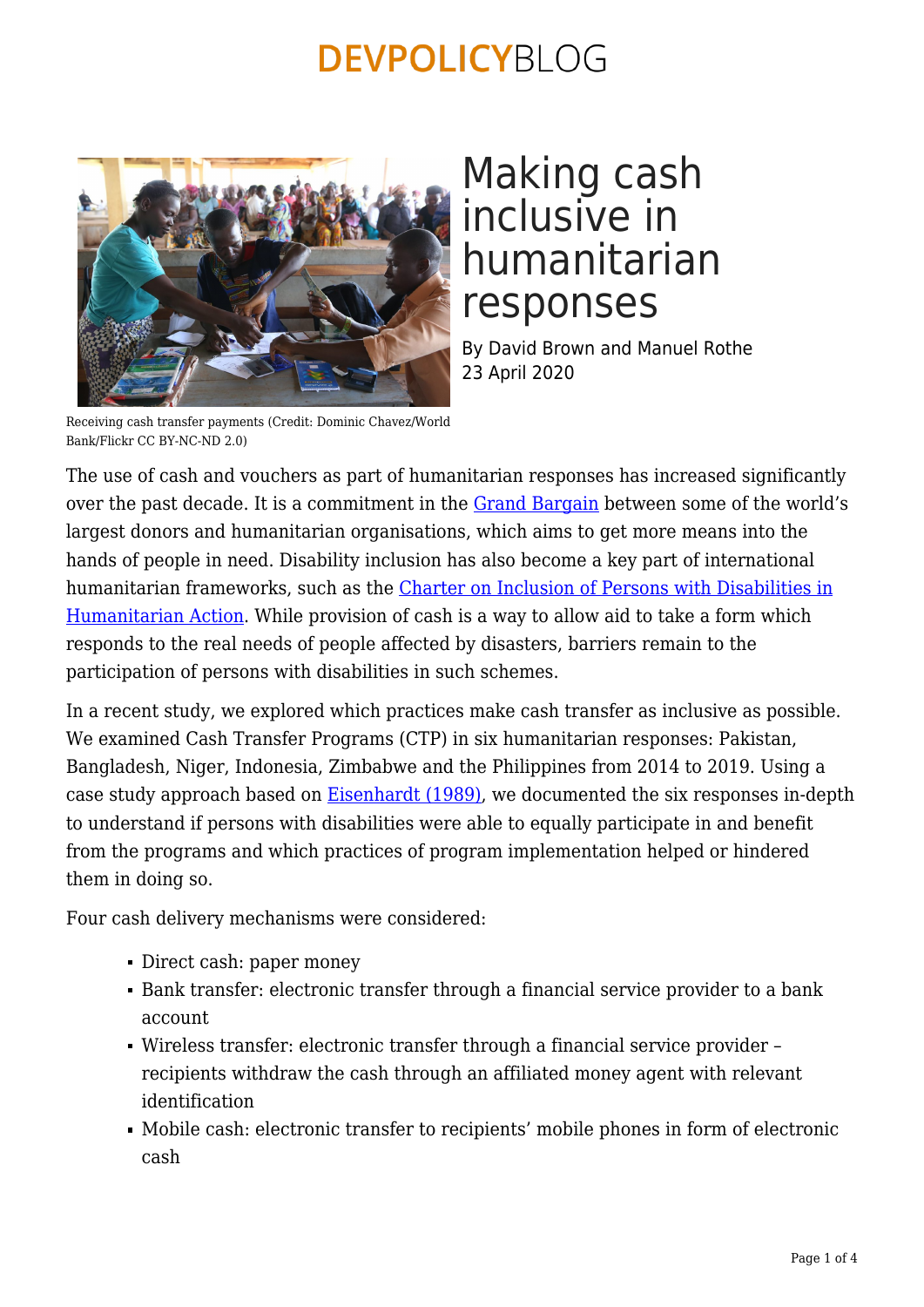We identified five principles for disability-inclusive programming (based on the [CBM](https://www.cbm.org/fileadmin/user_upload/Publications/CBM-DID-TOOLKIT-accessible.pdf) [Disability Inclusive Development Toolkit](https://www.cbm.org/fileadmin/user_upload/Publications/CBM-DID-TOOLKIT-accessible.pdf)), and used these to code each of 19 steps of the cash transfer programming cycle of the Cash Learning Partnership ([CaLP programme](http://pqtoolbox.cashlearning.org/) [quality toolbox\),](http://pqtoolbox.cashlearning.org/) for inclusive practices. Using cross-case comparison, we identified patterns of successful inclusive practice.

### **What our data suggests…**

- 1. All cash delivery mechanisms come with some physical barriers for persons with disabilities, but some are more accessible than others. The delivery through mobile cash is the most accessible, as funds are directly transferred to recipients' e-wallets without the need to physically access a cash distribution point. However, direct cash is more accessible than bank or electronic transfers as implementing organisations can exercise more control over the physical accessibility of direct cash distribution than over the accessibility of ATMs or informal banking outlets.
- 2. Inclusive programming must include support to persons with disabilities to overcome physical and institutional accessibility barriers. For the distribution of direct cash, physically accessible distribution points are chosen. For bank transfer delivery, inclusion requires opening a bank account or obtaining identification documents and to access the bank's distribution points. For mobile cash, mobile phones with accessibility features must be provided.
- 3. There is a high risk of failing to identify affected households with persons with disabilities, who are eligible for cash assistance, despite explicit disability-related targeting criteria. The effectiveness of identifying eligible households is increased through the participation of persons with disabilities and organisations of persons with disabilities (OPDs) in targeting.

#### **…versus other research**

We held up our findings against **Leduc et al.** (2016), who reviewed existing literature relating to inclusive humanitarian cash programs. In terms of their recommendations for ensuring disability inclusion in cash transfers, we can draw some relevant conclusions.

- 1. Our research confirms the importance of using OPDs to identify persons with disability. We also suggest that giving formal roles and responsibilities to persons with disabilities in the targeting process improves the effectiveness of identifying eligible households.
- 2. Our findings confirm that individual support is needed in a significant number of cases to enable persons with different types of disabilities to understand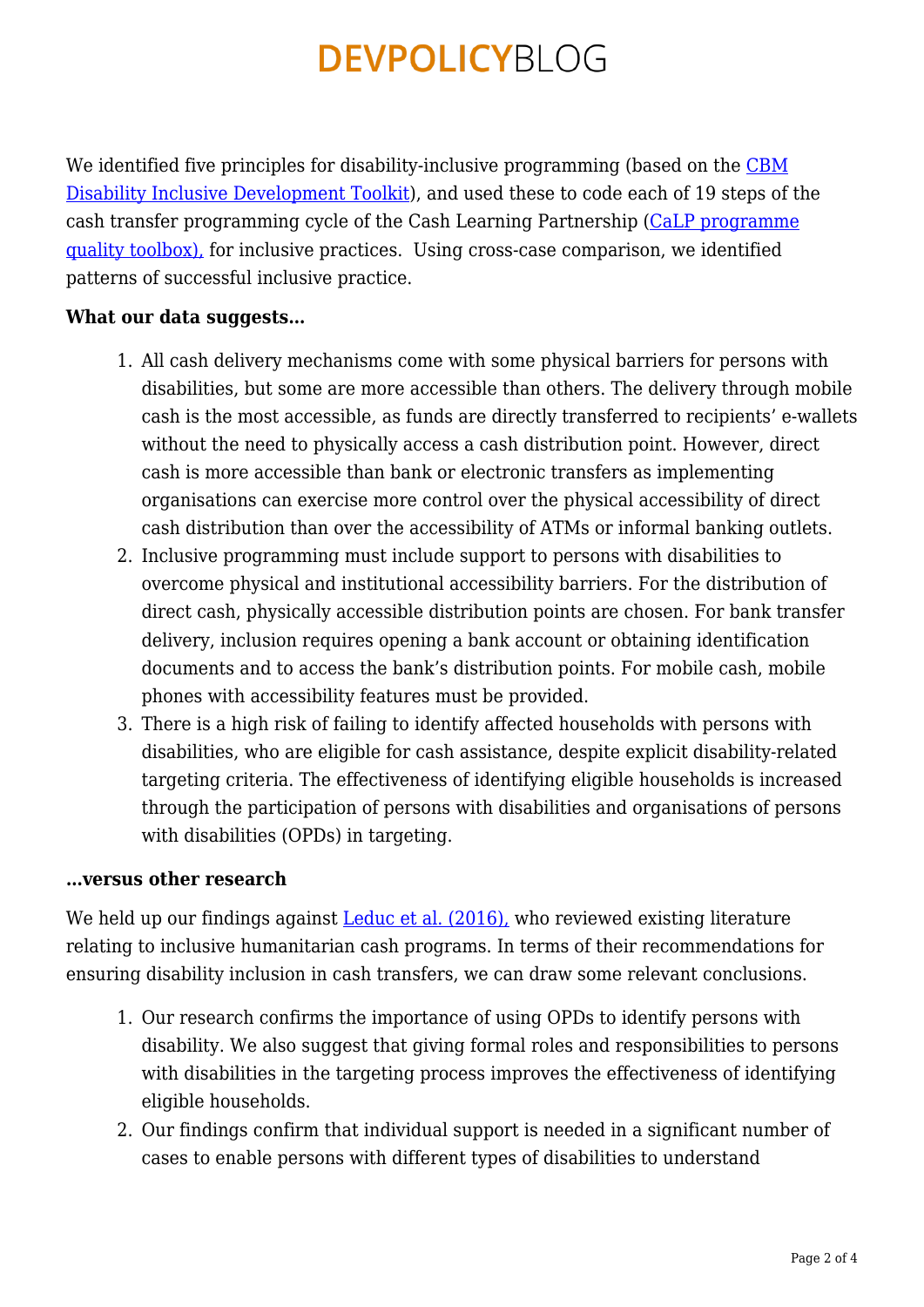information materials about the cash delivery modality, if the materials are not provided in accessible formats (i.e. accessible for blind and deaf persons and available in easy to read for persons with mental or learning disabilities).

3. Leduc et al. suggest that physical and sensorial access to distribution points is vital. We find that institutional accessibility is also crucial. Opening a bank account for example, can come with requirements that are difficult to fulfil for persons with disabilities, like providing a valid ID card or reproducing a signature. While in certain situations, Leduc et al. recommend the election of a proxy to withdraw funds for persons with disabilities, our findings suggest that there is a real risk of cash transfers being misappropriated by family members or caregivers if control over the access and use of the cash is not given to the person with disabilities themselves.

#### **Conclusion**

The key message from this study is that inclusive CTP is not possible with business as usual. The evidence shows that unless organisations review their approaches we will continue to fail to identify persons with disabilities in CTP. It will continue to be difficult if not impossible for them to access cash distribution and we may expose them to protection risks. We need to make significant investments in the accessibility of our CTP programs and in specific support to individuals who need it – built in and budgeted in our programs from the beginning.

#### **About the author/s**

#### **David Brown**

Since 1994 David Brown has worked for international development organisations such as Oxfam and Red Cross as a program coordinator, a field manager and now as Senior Advisor on Program Development for CBM Australia. In this time he has managed and advised on programs in Asia, Pacific, Latin America and Africa, and has worked at the field level in both development and humanitarian response work. He is CBM Australia's link person to the CBM Global emergency program.

#### **Manuel Rothe**

Dr. Manuel Rothe has worked for international NGOs in different countries in development and humanitarian aid since 2005 and participated in academic research in non-profit management at the University of St. Gallen. Currently, he works for CBM Global as a Humanitarian Program Manager and as a visiting lecturer for market systems development at the University of St. Gallen.